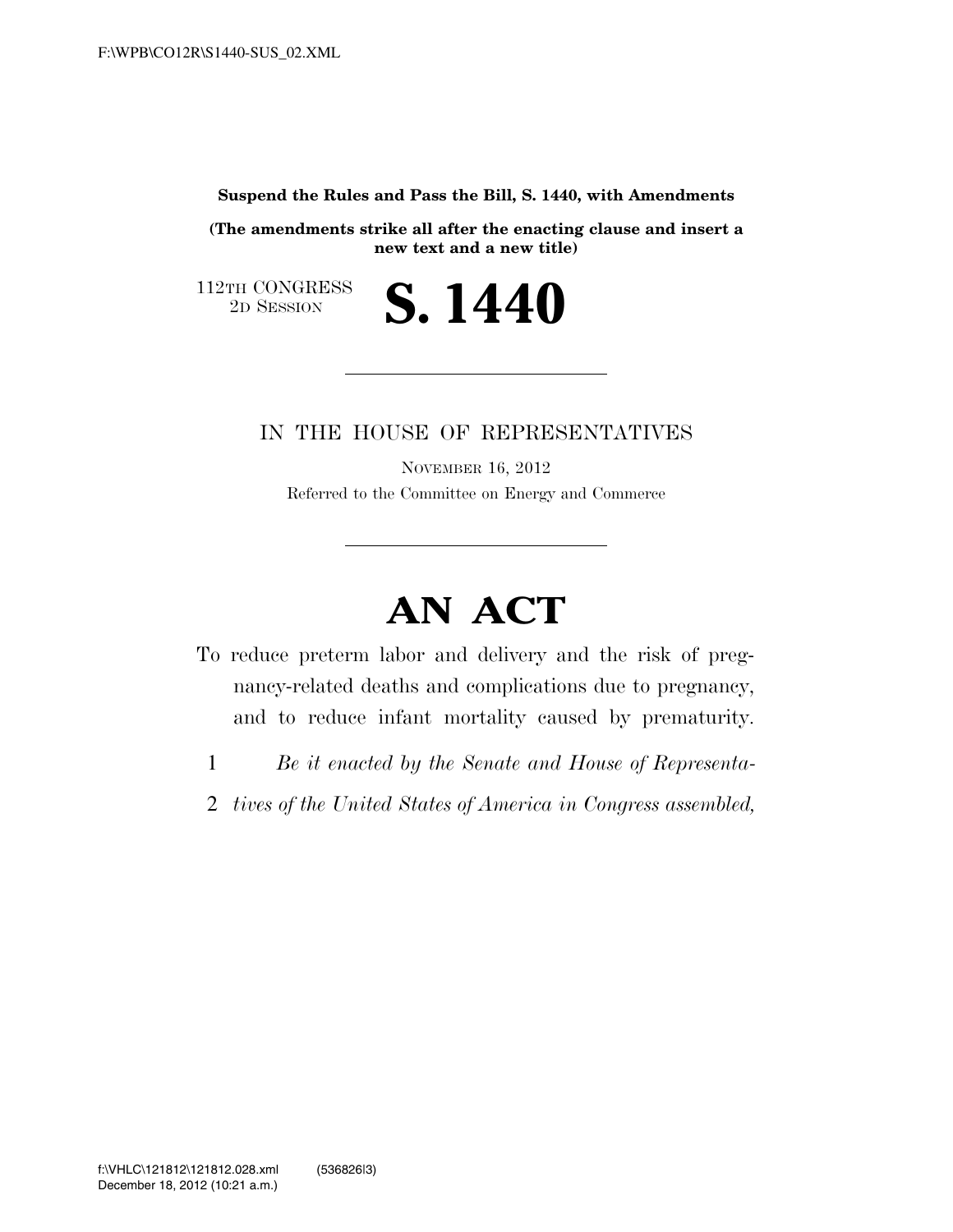# 1 **SECTION 1. SHORT TITLE.**

- 2 This Act may be cited as the ''Prematurity Research
- 3 Expansion and Education for Mothers who deliver Infants
- 4 Early Reauthorization Act'' or the ''PREEMIE Reauthor-
- 5 ization Act''.

### 6 **SEC. 2. TABLE OF CONTENTS.**

7 The table of contents of this Act is as follows:

Sec. 1. Short title.

Sec. 2. Table of contents.

#### TITLE I—PREMATURITY RESEARCH EXPANSION AND EDUCATION FOR MOTHERS WHO DELIVER INFANTS EARLY

Sec. 101. Research and activities at the Centers for Disease Control and Prevention.

Sec. 102. Activities at the Health Resources and Services Administration.

Sec. 103. Other activities.

#### TITLE II—NATIONAL PEDIATRIC RESEARCH NETWORK

Sec. 201. National Pediatric Research Network.

TITLE III—CHILDREN'S HOSPITAL GME SUPPORT REAUTHORIZATION

Sec. 301. Program of payments to children's hospitals that operate graduate medical education programs.

|    | 8 TITLE I-PREMATURITY RE-                           |
|----|-----------------------------------------------------|
| 9  | <b>SEARCH EXPANSION AND</b>                         |
| 10 | <b>EDUCATION FOR MOTHERS</b>                        |
|    | 11 WHO DELIVER INFANTS                              |
|    | 12 <b>EARLY</b>                                     |
|    | 13 SEC. 101. RESEARCH AND ACTIVITIES AT THE CENTERS |
| 14 | FOR DISEASE CONTROL AND PREVENTION.                 |
|    | 15<br>(a) EPIDEMIOLOGICAL STUDIES.—Section 3 of the |
|    | 16 Prematurity Research Expansion and Education for |

17 Mothers who deliver Infants Early Act (42 U.S.C. 247b–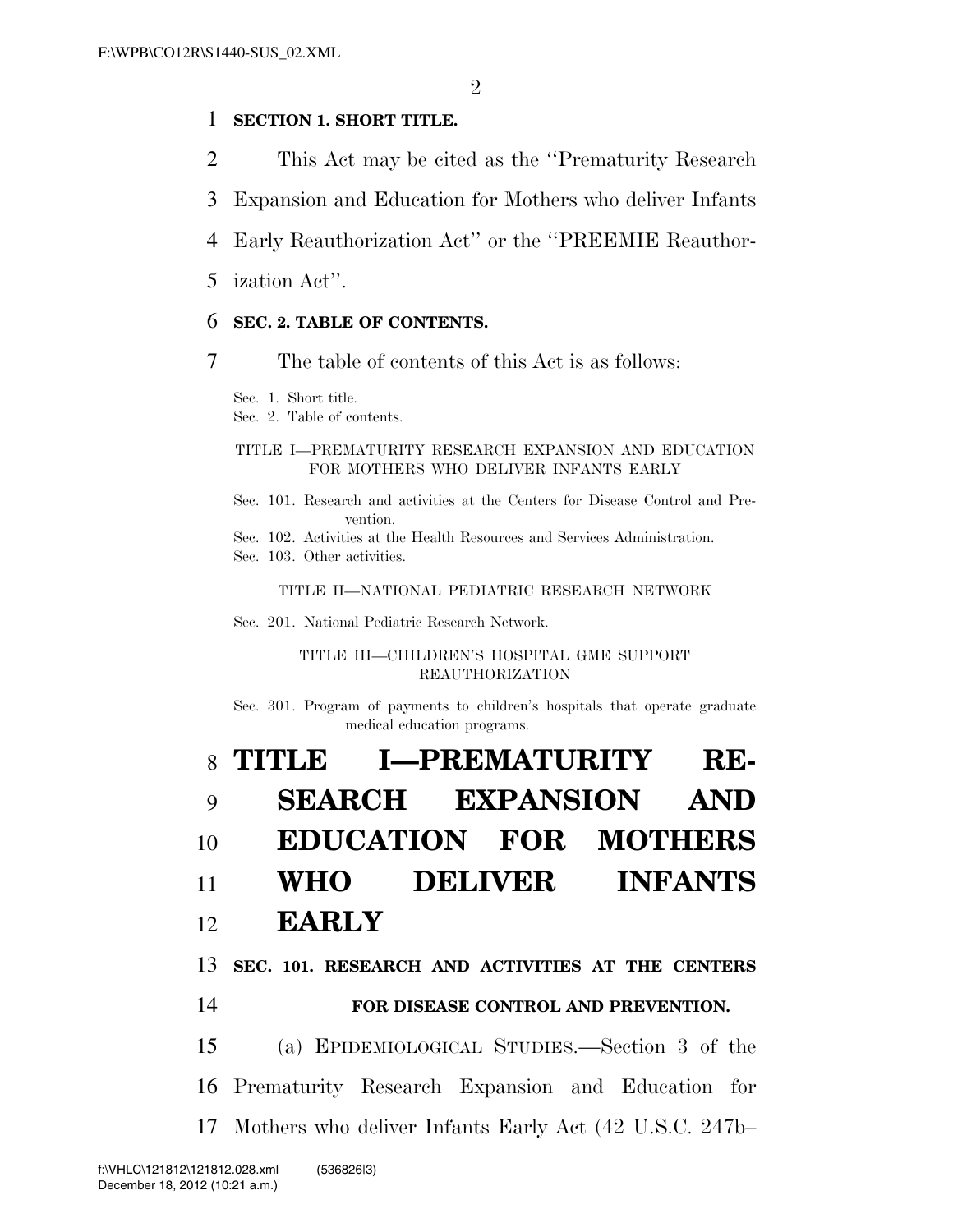4f) is amended by striking subsection (b) and inserting the following:

 ''(b) STUDIES AND ACTIVITIES ON PRETERM BIRTH.—

 ''(1) IN GENERAL.—The Secretary of Health and Human Services, acting through the Director of the Centers for Disease Control and Prevention, may, subject to the availability of appropriations— ''(A) conduct epidemiological studies on the clinical, biological, social, environmental, ge- netic, and behavioral factors relating to pre-maturity, as appropriate;

 ''(B) conduct activities to improve national data to facilitate tracking the burden of preterm birth; and

 ''(C) continue efforts to prevent preterm birth, including late preterm birth, through the identification of opportunities for prevention and the assessment of the impact of such ef-forts.

21 ''(2) REPORT.—Not later than 2 years after the date of enactment of the PREEMIE Reauthoriza-23 tion Act, and every 2 years thereafter, the Secretary of Health and Human Services, acting through the Director of the Centers for Disease Control and Pre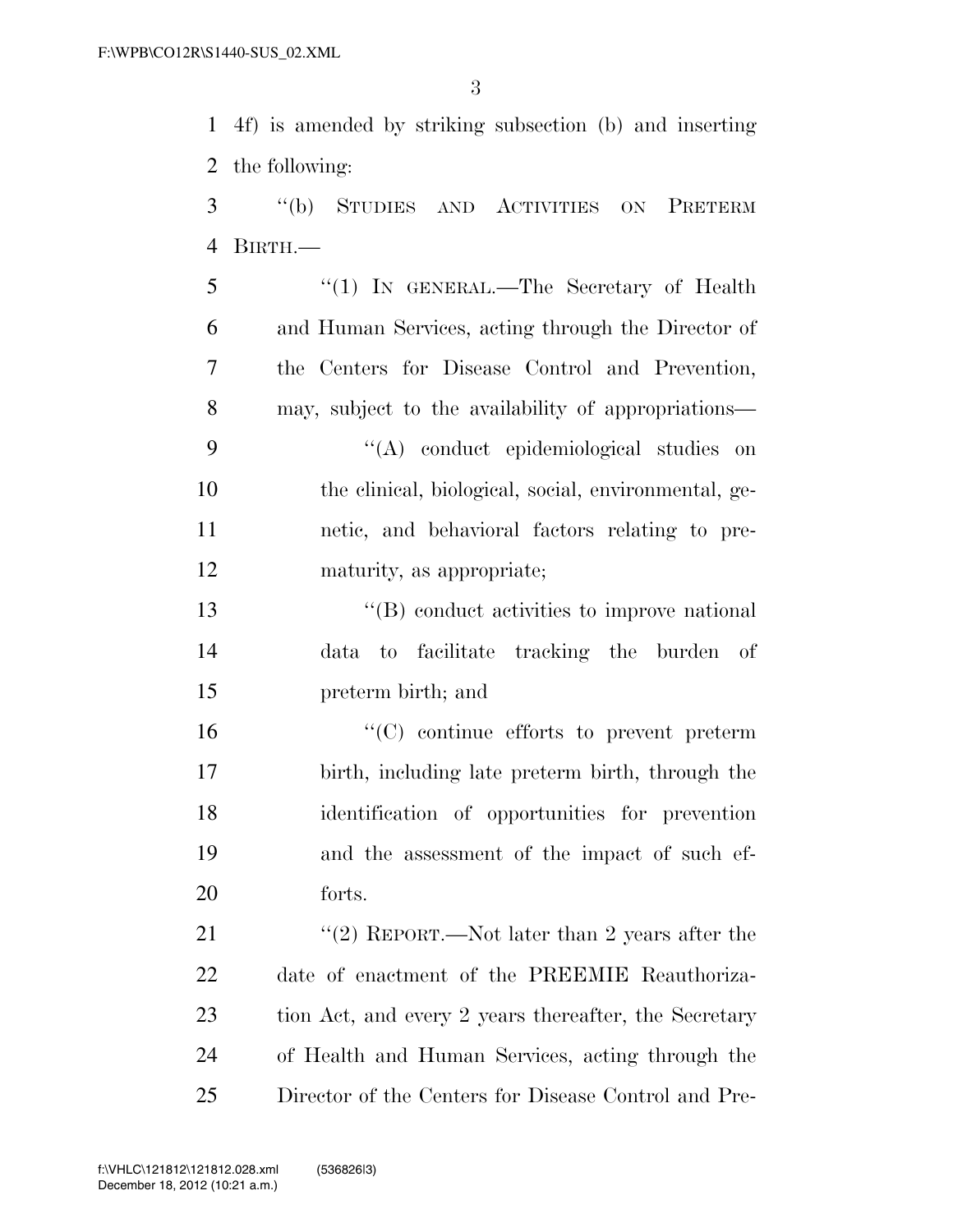vention, shall submit to the appropriate committees of Congress reports concerning the progress and any results of studies conducted under paragraph (1).''. (b) REAUTHORIZATION.—Section 3(e) of the Pre- maturity Research Expansion and Education for Mothers who deliver Infants Early Act (42 U.S.C. 247b–4f(e)) is amended by striking ''2011'' and inserting ''2017''.

# **SEC. 102. ACTIVITIES AT THE HEALTH RESOURCES AND SERVICES ADMINISTRATION.**

 (a) TELEMEDICINE AND HIGH-RISK PREG- NANCIES.—Section 330I(i)(1)(B) of the Public Health 12 Service Act  $(42 \text{ U.S.C. } 254c-14(i)(1)(B))$  is amended by striking ''or case management services'' and inserting ''case management services, or prenatal care for high-risk pregnancies'';

 (b) PUBLIC AND HEALTH CARE PROVIDER EDU- CATION.—Section 399Q of the Public Health Service Act (42 U.S.C. 280g–5) is amended—

19  $(1)$  in subsection  $(b)$ —

 (A) in paragraph (1), by striking subpara- graphs (A) through (F) and inserting the fol-lowing:

23  $\langle (A)$  the core risk factors for preterm labor and delivery;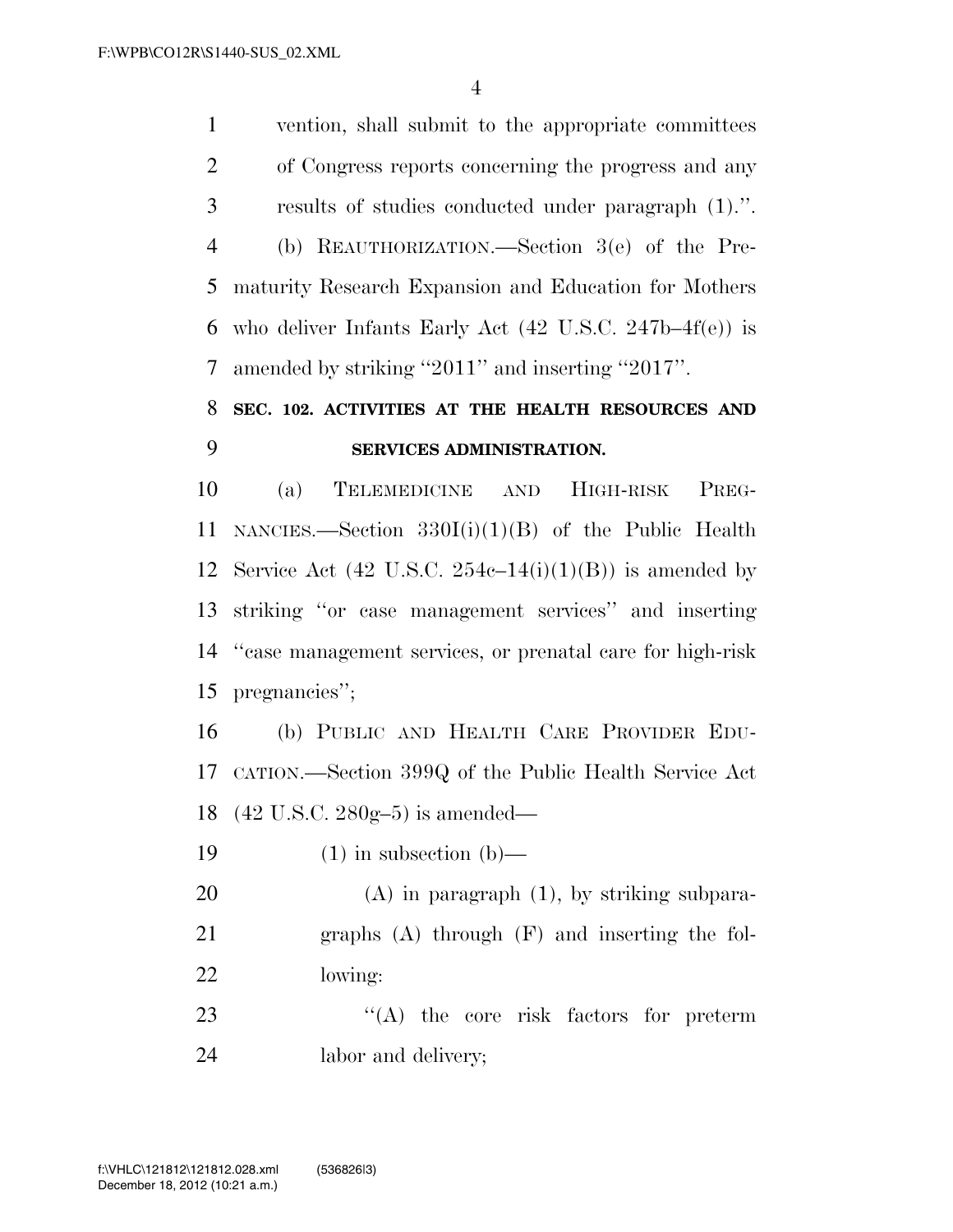| $\mathbf{1}$   | "(B) medically indicated deliveries before            |
|----------------|-------------------------------------------------------|
| $\overline{2}$ | full term;                                            |
| 3              | $\cdot$ (C) the importance of preconception and       |
| $\overline{4}$ | prenatal care, including—                             |
| 5              | "(i) smoking cessation;                               |
| 6              | "(ii) weight maintenance and good                     |
| $\overline{7}$ | nutrition, including folic acid;                      |
| 8              | "(iii) the screening for and the treat-               |
| 9              | ment of infections; and                               |
| 10             | $``(iv)$ stress management;                           |
| 11             | $\lq\lq$ treatments and outcomes for pre-             |
| 12             | mature infants, including late preterm infants;       |
| 13             | $\lq\lq(E)$ the informational needs of families       |
| 14             | during the stay of an infant in a neonatal in-        |
| 15             | tensive care unit; and                                |
| 16             | "(F) utilization of evidence-based strate-            |
| 17             | gies to prevent birth injuries;"; and                 |
| 18             | $(B)$ by striking paragraph $(2)$ and insert-         |
| 19             | ing the following:                                    |
| 20             | $"(2)$ programs to increase the availability,         |
| 21             | awareness, and use of pregnancy and post-term in-     |
| 22             | formation services that provide evidence-based, clin- |
| 23             | ical information through counselors, community out-   |
| 24             | reach efforts, electronic or telephonic communica-    |
| 25             | tion, or other appropriate means regarding causes     |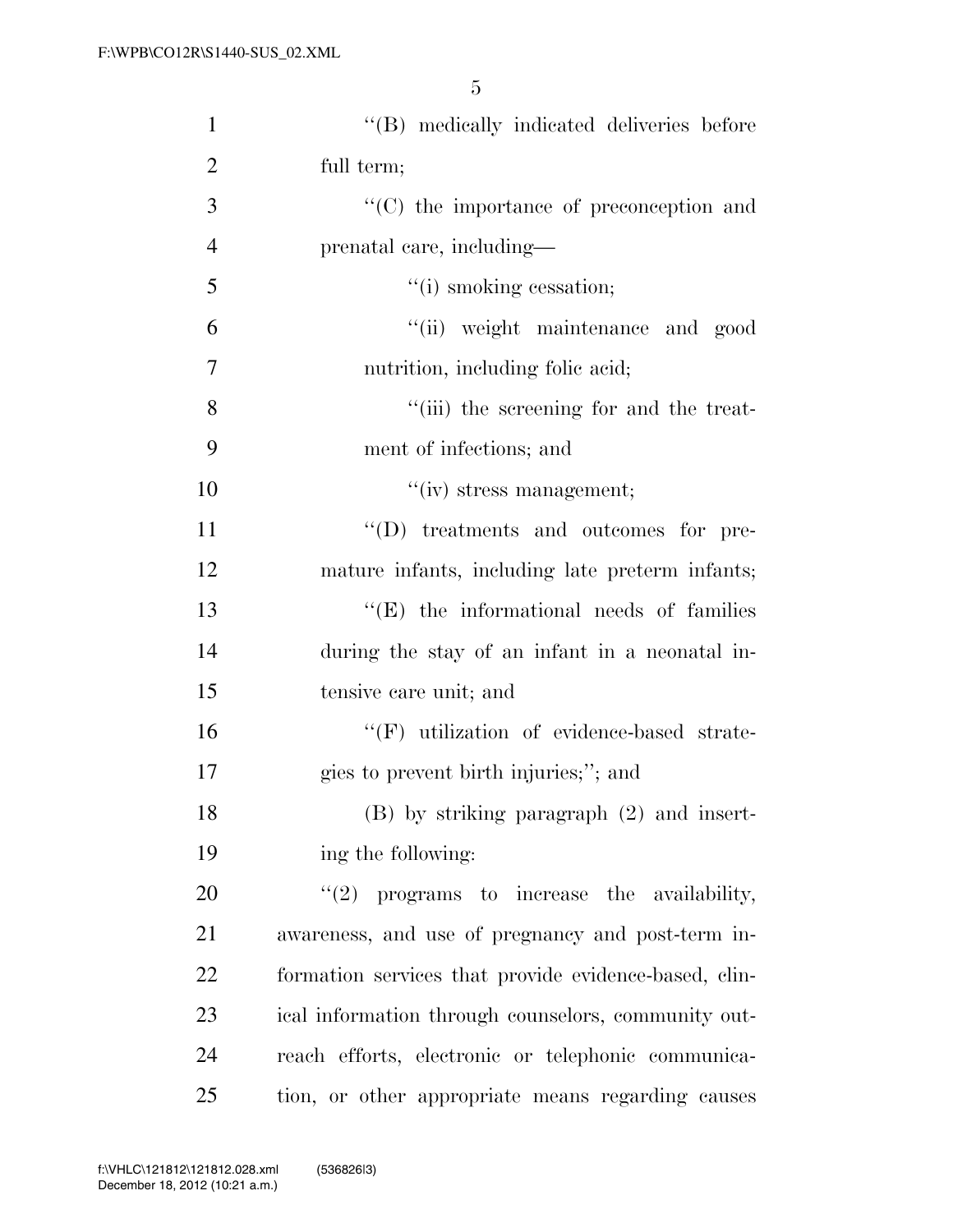- associated with prematurity, birth defects, or health risks to a post-term infant;''; and
- (2) in subsection (c), by striking "2011" and 4 inserting "2017".

## **SEC. 103. OTHER ACTIVITIES.**

 (a) INTERAGENCY COORDINATING COUNCIL ON PRE- MATURITY AND LOW BIRTHWEIGHT.—The Prematurity Research Expansion and Education for Mothers who de- liver Infants Early Act is amended by striking section 5 (42 U.S.C. 247b–4g).

 (b) ADVISORY COMMITTEE ON INFANT MOR-TALITY.—

 (1) ESTABLISHMENT.—The Secretary of Health and Human Services (referred to in this section as the ''Secretary'') may establish an advisory com- mittee known as the ''Advisory Committee on Infant Mortality'' (referred to in this section as the ''Advi-sory Committee'').

 (2) DUTIES.—The Advisory Committee shall provide advice and recommendations to the Sec-retary concerning the following activities:

 (A) Programs of the Department of Health and Human Services that are directed at reduc- ing infant mortality and improving the health status of pregnant women and infants.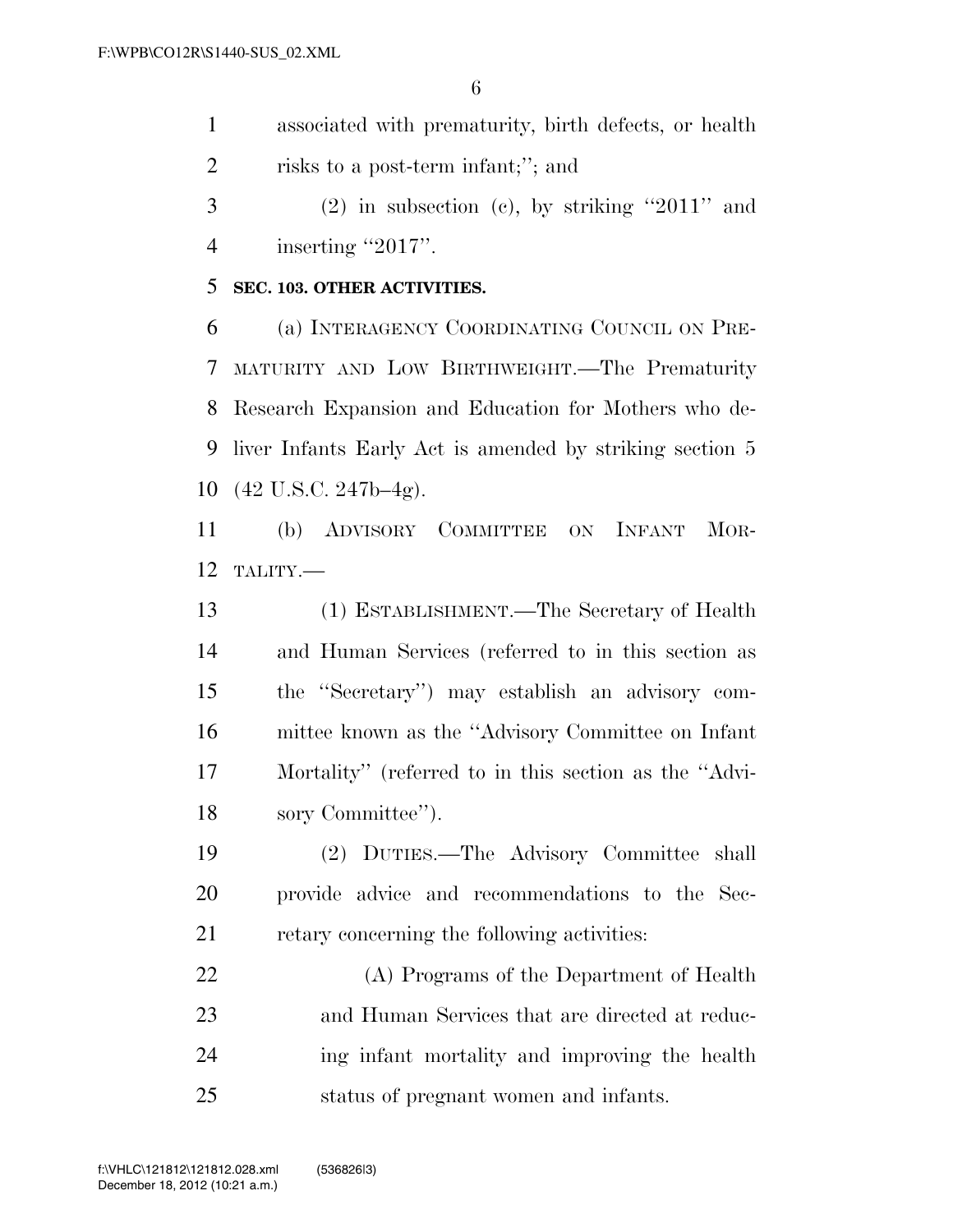(B) Strategies to coordinate the various Federal programs and activities with State, local, and private programs and efforts that ad-dress factors that affect infant mortality.

 (C) Implementation of the Healthy Start program under section 330H of the Public Health Service Act (42 U.S.C. 254c–8) and Healthy People 2020 infant mortality objec-tives.

 (D) Strategies to reduce preterm birth rates through research, programs, and edu-cation.

 (3) PLAN FOR HHS PRETERM BIRTH ACTIVI- TIES.—Not later than 1 year after the date of enact- ment of this section, the Advisory Committee (or an existing advisory committee designated by the Sec- retary) shall develop a plan for conducting and sup- porting research, education, and programs on preterm birth through the Department of Health and Human Services and shall periodically review and revise the plan, as appropriate. The plan shall—

 (A) examine research and educational ac- tivities that receive Federal funding in order to enable the plan to provide informed rec-ommendations to reduce preterm birth and ad-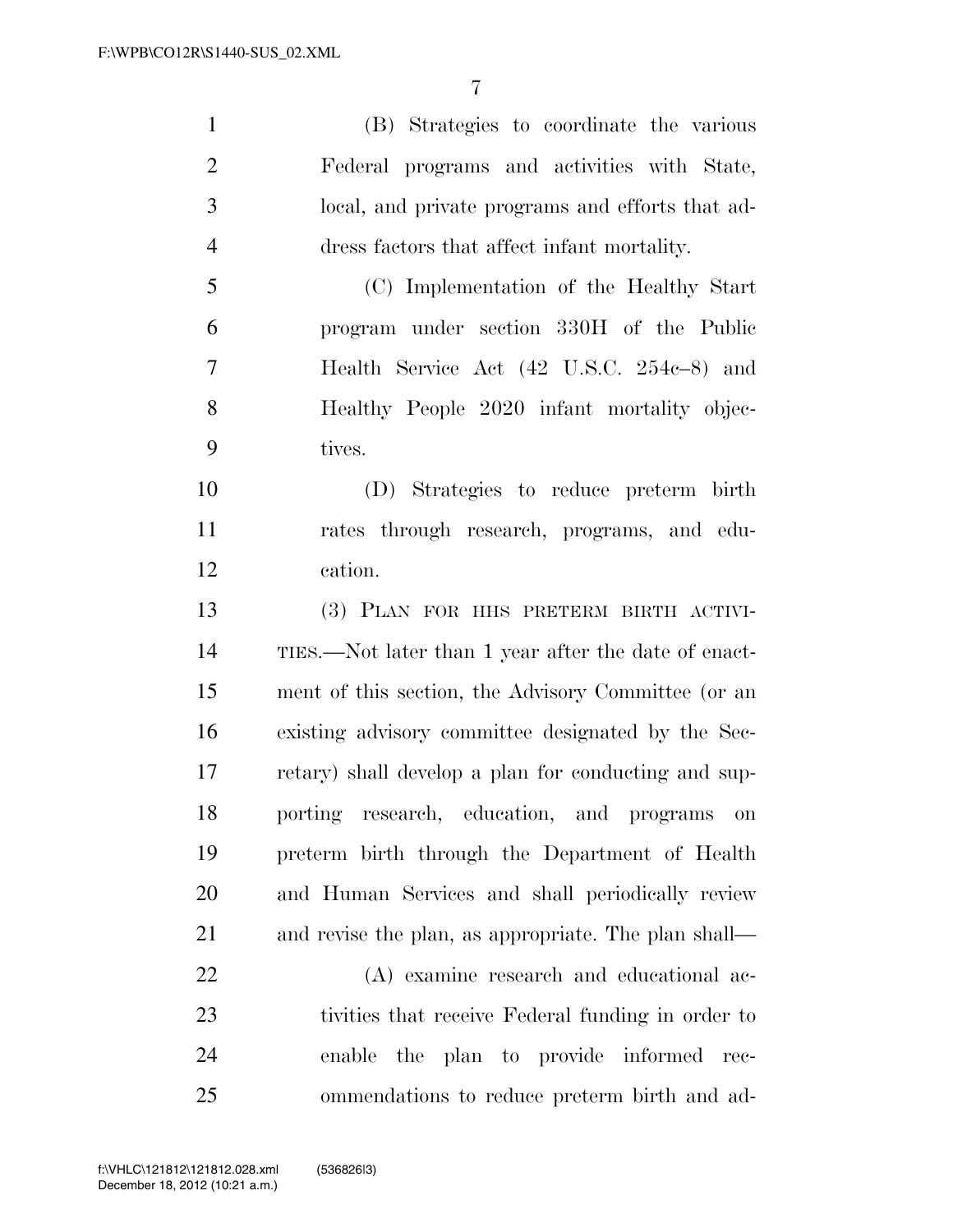| 1              | dress racial and ethnic disparities in preterm |
|----------------|------------------------------------------------|
| 2              | birth rates;                                   |
| 3              | (B) identify research gaps and opportuni-      |
| $\overline{4}$ | ties to implement evidence-based strategies to |
| 5              | reduce preterm birth rates among the programs  |
| 6              | and activities of the Department of Health and |
| 7              | Human Services regarding preterm birth, in-    |
| 8              | cluding opportunities to minimize duplication; |
| 9              | and                                            |
| 10             | (C) reflect input from a broad range of sci-   |
| 11             | entists, patients, and advocacy groups, as ap- |
|                |                                                |

propriate.

 (4) MEMBERSHIP.—The Secretary shall ensure that the membership of the Advisory Committee in-cludes the following:

 (A) Representatives provided for in the original charter of the Advisory Committee.

 (B) A representative of the National Cen-19 ter for Health Statistics.

20 (c) PATIENT SAFETY STUDIES AND REPORT.—

 (1) IN GENERAL.—The Secretary shall des- ignate an appropriate agency within the Department of Health and Human Services to coordinate exist- ing studies on hospital readmissions of preterm in-fants.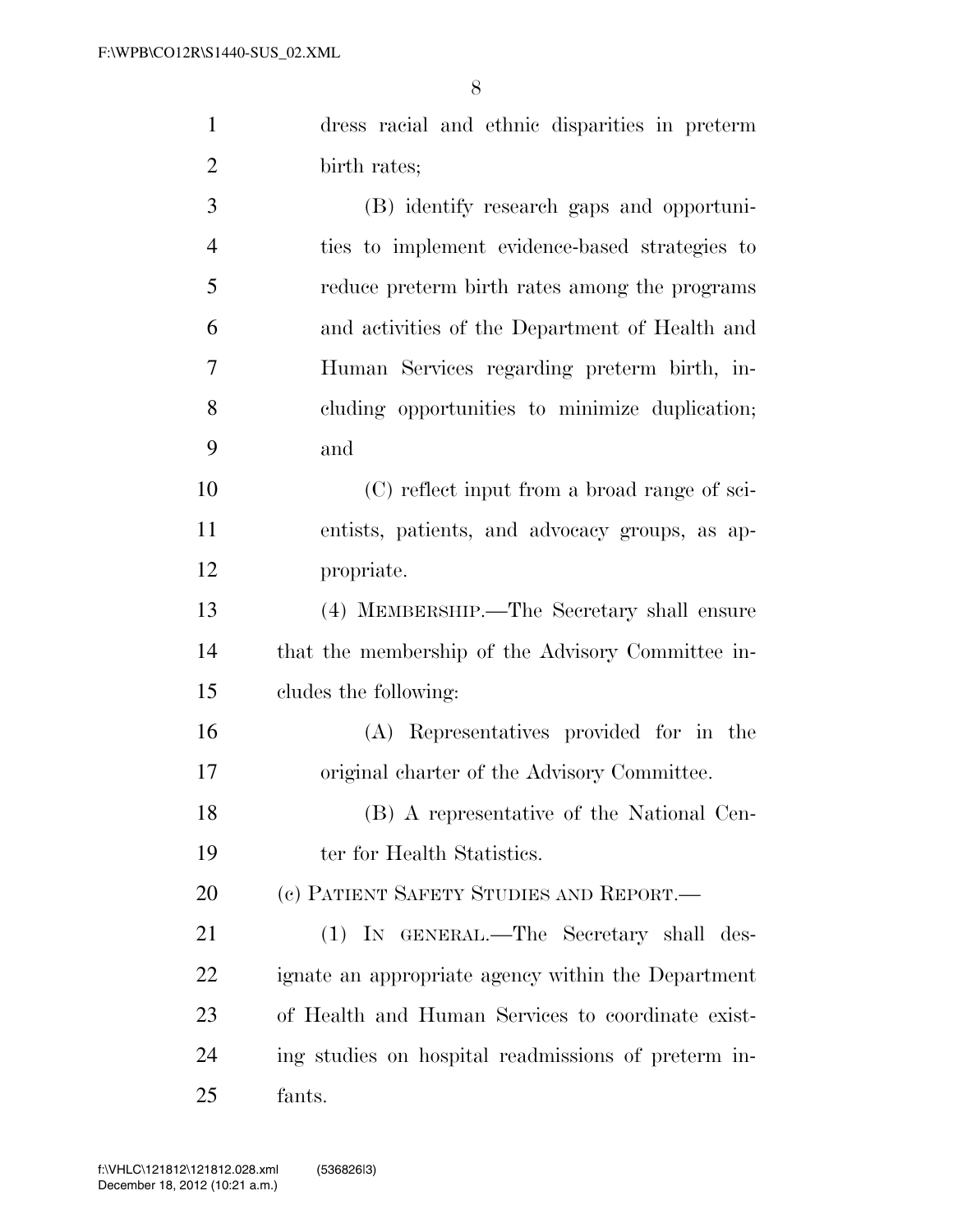(2) REPORT TO SECRETARY AND CONGRESS.— Not later than 1 year after the date of the enact- ment of this Act, the agency designated under para- graph (1) shall submit to the Secretary and to Con- gress a report containing the findings and rec- ommendations resulting from the studies coordi- nated under such paragraph, including recommenda- tions for hospital discharge and followup procedures designed to reduce rates of preventable hospital re- admissions for preterm infants. **TITLE II—NATIONAL PEDIATRIC RESEARCH NETWORK SEC. 201. NATIONAL PEDIATRIC RESEARCH NETWORK.**  Section 409D of the Public Health Service Act (42 U.S.C. 284h; relating to the Pediatric Research Initiative) is amended— (1) by redesignating subsection (d) as sub- section (f); and (2) by inserting after subsection (c) the fol- lowing: 21 "(d) NATIONAL PEDIATRIC RESEARCH NETWORK.—  $\frac{1}{2}$  (1) NETWORK.—In carrying out the Initiative, the Director of NIH, in consultation with the Direc- tor of the Eunice Kennedy Shriver National Insti-tute of Child Health and Human Development and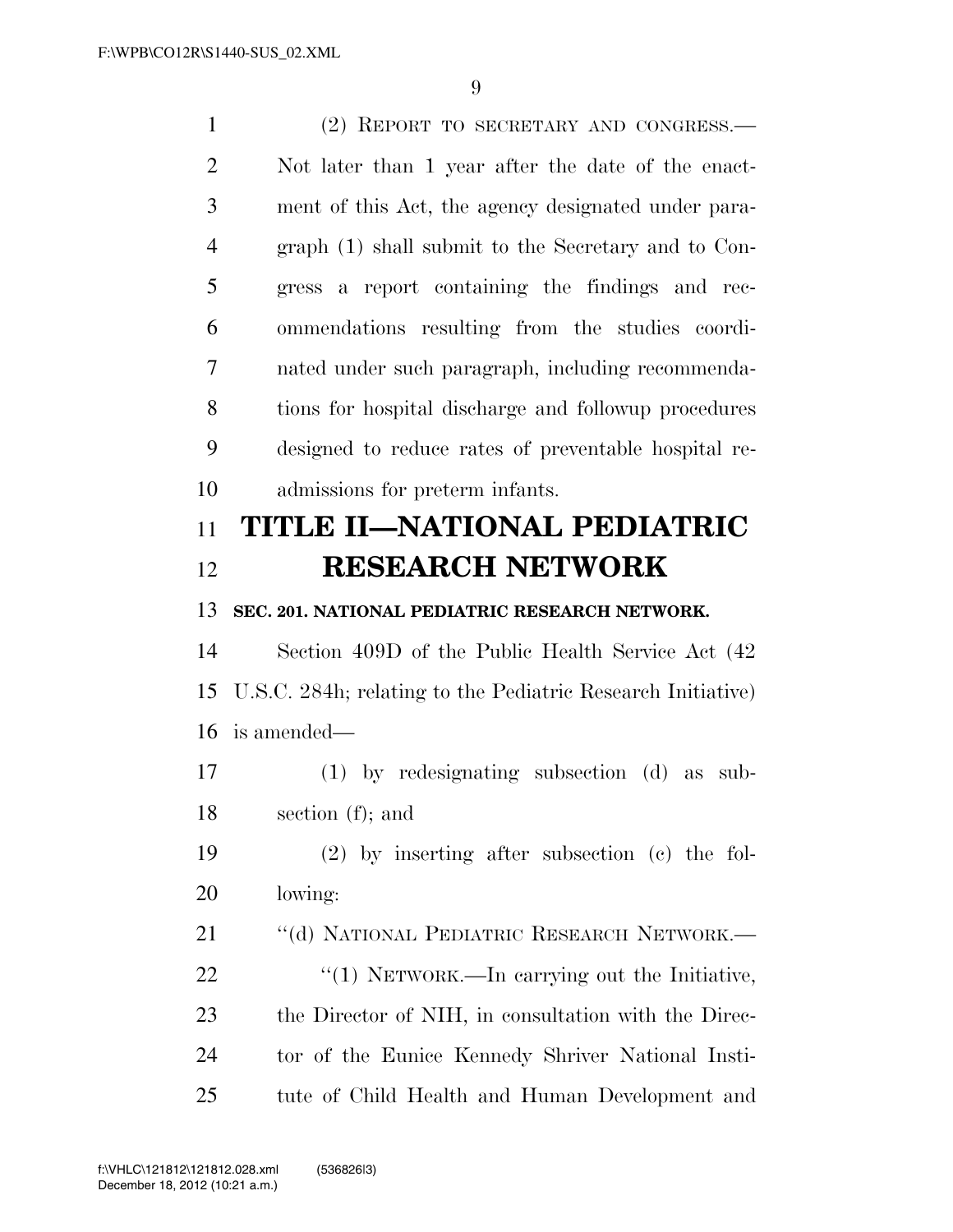| $\mathbf{1}$   | in collaboration with other appropriate national re-  |
|----------------|-------------------------------------------------------|
| $\overline{2}$ | search institutes and national centers that carry out |
| 3              | activities involving pediatric research, may provide  |
| $\overline{4}$ | for the establishment of a National Pediatric Re-     |
| 5              | search Network consisting of the pediatric research   |
| 6              | consortia receiving awards under paragraph (2).       |
| 7              | $``(2)$ PEDIATRIC RESEARCH CONSORTIA.                 |
| 8              | "(A) IN GENERAL.—The Director of NIH                  |
| 9              | may award funding, including through grants,          |
| 10             | contracts, or other mechanisms, to public or          |
| 11             | private nonprofit entities—                           |
| 12             | "(i) for establishing or strengthening                |
| 13             | pediatric research consortia; and                     |
| 14             | "(ii) for providing support for such                  |
| 15             | consortia, including with respect to-                 |
| 16             | "(I) basic, clinical, behavioral, or                  |
| 17             | translational research to meet unmet                  |
| 18             | pediatric research needs; and                         |
| 19             | "(II) training researchers in pe-                     |
| 20             | diatric research techniques in order to               |
| 21             | unmet pediatric research<br>address                   |
| 22             | needs.                                                |
| 23             | "(B) RESEARCH.—The Director of NIH                    |
| 24             | may ensure that—                                      |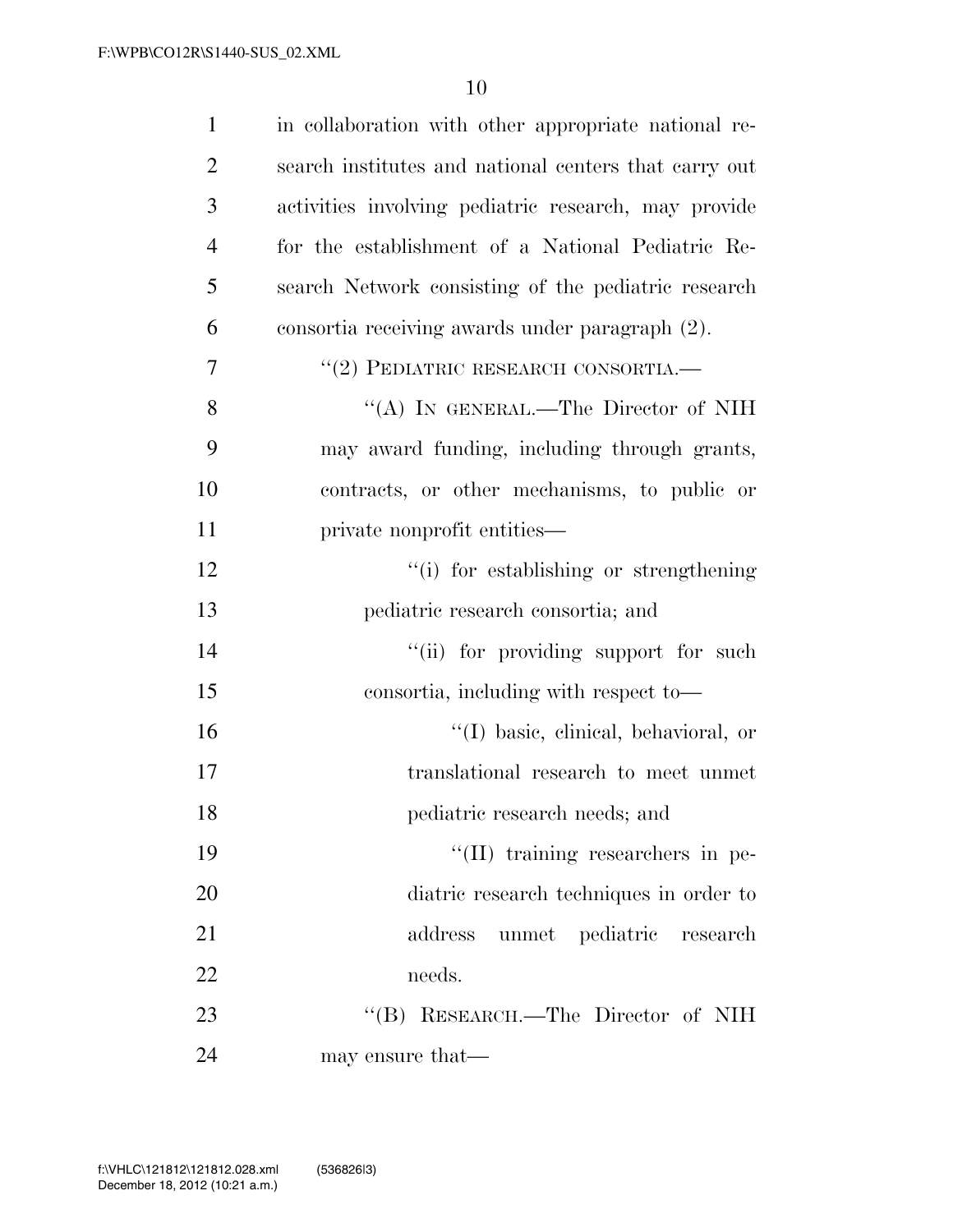| $\mathbf{1}$   | "(i) each consortium receiving an            |
|----------------|----------------------------------------------|
| $\overline{2}$ | award under subparagraph (A) conducts or     |
| 3              | supports at least one category of research   |
| $\overline{4}$ | described in subparagraph $(A)(ii)(I)$ and   |
| 5              | collectively such consortia conduct or sup-  |
| 6              | port all such categories of research; and    |
| 7              | "(ii) one or more such consortia pro-        |
| 8              | vide training described in subparagraph      |
| 9              | (A)(ii)(II).                                 |
| 10             | $``(C)$ NUMBER OF CONSORTIA.—                |
| 11             | "(i) IN GENERAL.—The Director of             |
| 12             | NIH may make awards under this para-         |
| 13             | graph for not more than 8 pediatric re-      |
| 14             | search consortia, with a minimum of one      |
| 15             | research consortium<br>pediatric<br>that     |
| 16             | prioritizes collaboration with institutions  |
| 17             | serving rural areas.                         |
| 18             | EXCEPTION.-Notwithstanding<br>``(ii)         |
| 19             | clause (i), the Director of NIH may make     |
| 20             | awards under this paragraph for more         |
| 21             | than 8 pediatric research consortia based    |
| 22             | on a finding of need by the Director. Be-    |
| 23             | fore making any award pursuant to the        |
| 24             | preceding sentence, the Director of NIH      |
| 25             | shall give written notice to the Congress of |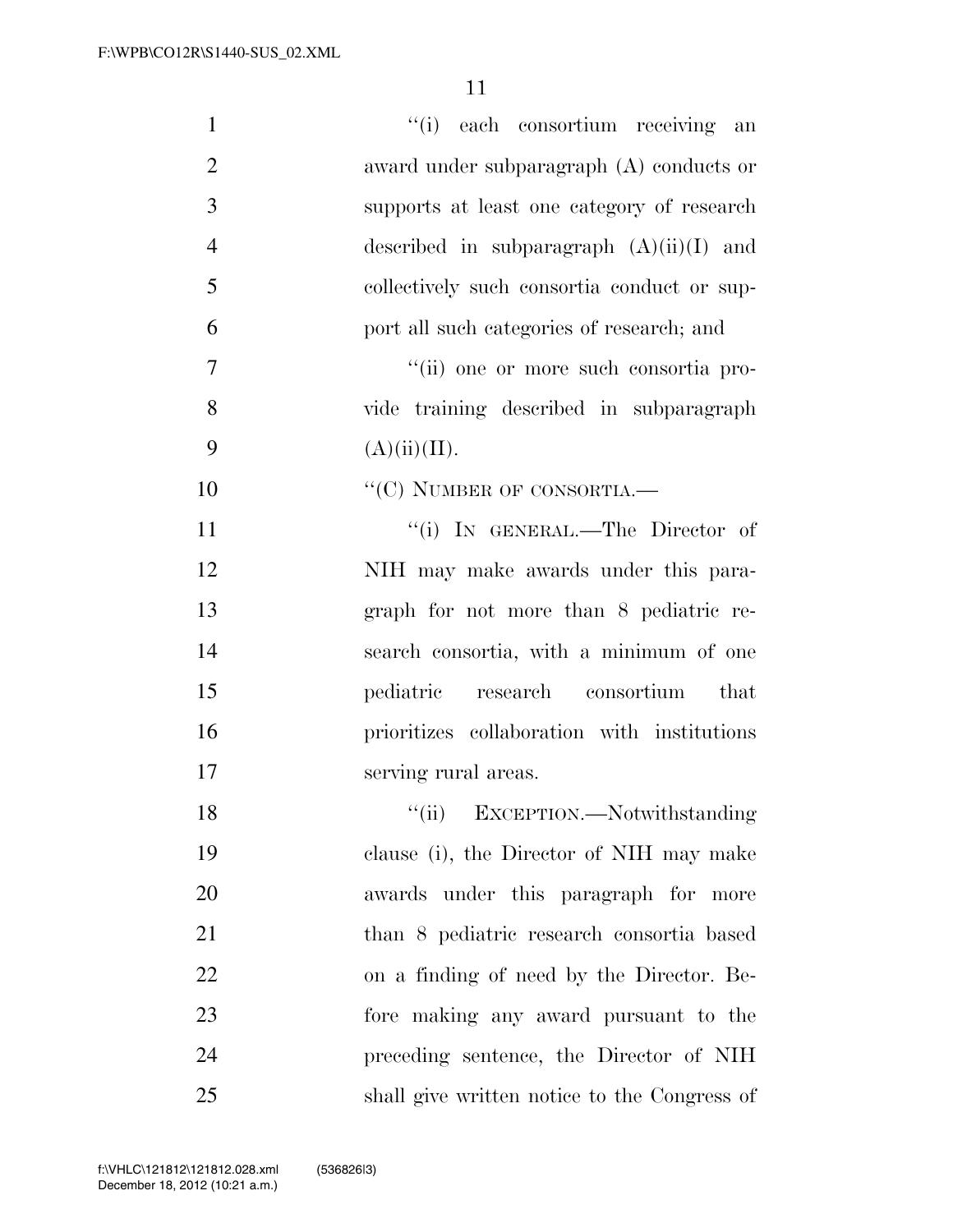| $\mathbf{1}$   | the Director's intent to make the award           |
|----------------|---------------------------------------------------|
| $\overline{2}$ | and shall include in the notice an expla-         |
| 3              | nation of the Director's finding of need.         |
| $\overline{4}$ | "(D) ORGANIZATION OF CONSORTIUM.-                 |
| 5              | Each consortium receiving an award under sub-     |
| 6              | paragraph $(A)$ shall—                            |
| 7              | "(i) be formed from a collaboration of            |
| 8              | cooperating institutions;                         |
| 9              | "(ii) be coordinated by a lead institu-           |
| 10             | tion;                                             |
| 11             | "(iii) agree to disseminate scientific            |
| 12             | findings rapidly and efficiently; and             |
| 13             | "(iv) meet such requirements as may               |
| 14             | be prescribed by the Director of NIH.             |
| 15             | "(E) SUPPLEMENT, NOT SUPPLANT.- Any               |
| 16             | support received by a consortium under sub-       |
| 17             | paragraph (A) shall be used to supplement, and    |
| 18             | not supplant, other public or private support for |
| 19             | activities authorized to be supported under this  |
| 20             | paragraph.                                        |
| 21             | "(F) DURATION OF CONSORTIUM<br>SUP-               |
| 22             | PORT.—Support of a consortium under sub-          |
| 23             | paragraph $(A)$ may be for a period of not to ex- |
| 24             | ceed 5 years. Such period may be extended at      |
| 25             | the discretion of the Director of NIH.            |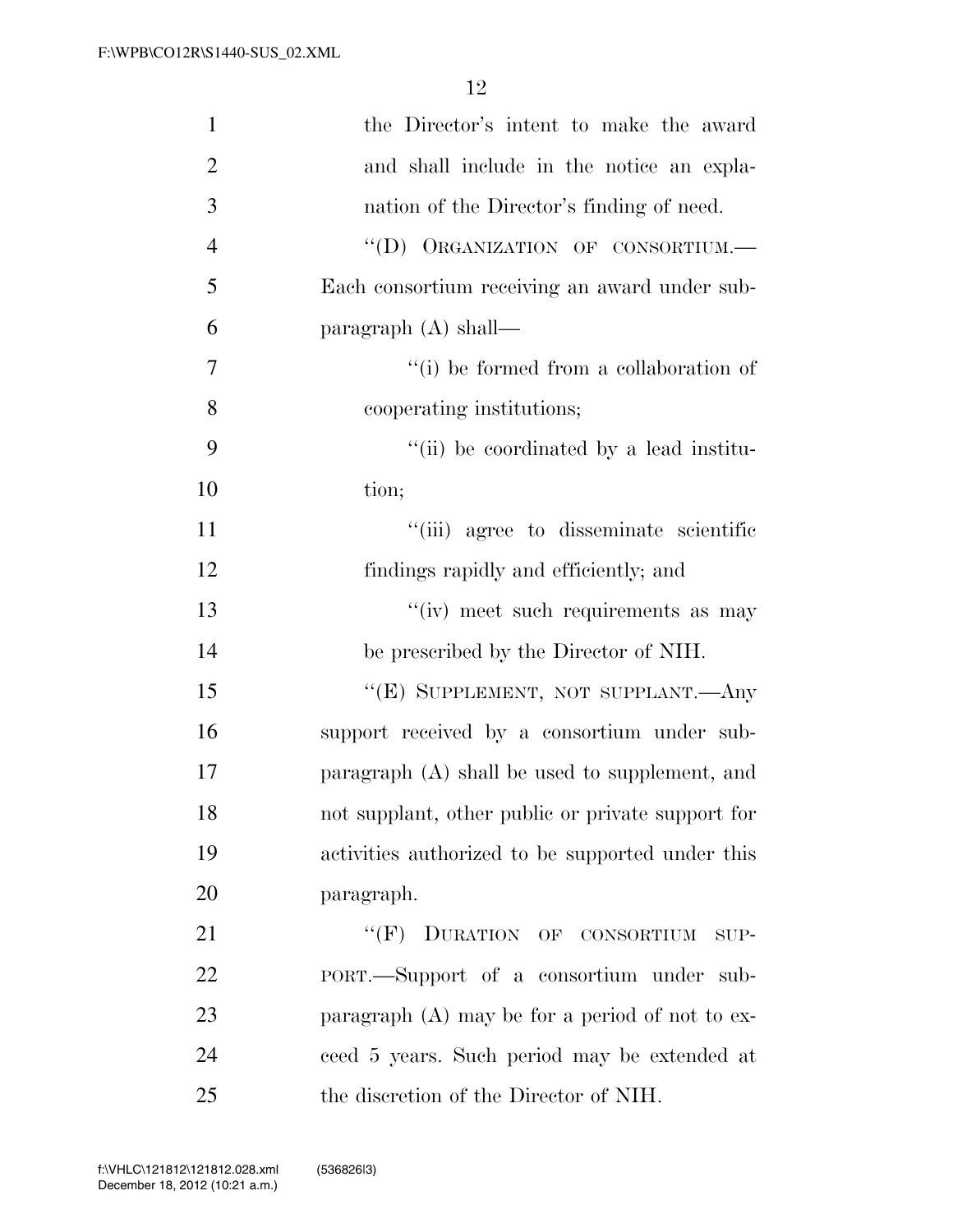| $\mathbf{1}$   | "(3) COORDINATION OF CONSORTIA ACTIVI-                      |
|----------------|-------------------------------------------------------------|
| $\overline{2}$ | TIES.—The Director of NIH shall—                            |
| 3              | $\lq\lq$ as appropriate, provide for the coordi-            |
| $\overline{4}$ | nation of activities (including the exchange of             |
| 5              | information and regular communication) among                |
| 6              | the consortia established pursuant to paragraph             |
| 7              | $(2)$ ; and                                                 |
| 8              | "(B) as appropriate, require the periodic                   |
| 9              | preparation and submission to the Director of               |
| 10             | reports on the activities of each such consor-              |
| 11             | tium.                                                       |
| 12             | "(4) ASSISTANCE WITH REGISTRIES.-Each                       |
| 13             | consortium receiving an award under paragraph               |
| 14             | $(2)(A)$ shall provide assistance to the Centers for        |
| 15             | Disease Control and Prevention in the establishment         |
| 16             | or expansion of patient registries and other surveil-       |
| 17             | lance systems as appropriate and upon request by            |
| 18             | the Director of the Centers.                                |
| 19             | "(e) RESEARCH ON PEDIATRIC RARE DISEASES OR                 |
| 20             | CONDITIONS.—In making awards under subsection $(d)(2)$      |
| 21             | for pediatric research consortia, the Director of NIH shall |
| 22             | ensure that an appropriate number of such awards are        |
| 23             | awarded to such consortia that agree to—                    |
| 24             | "(1) focus primarily on pediatric rare diseases             |
| 25             | or conditions (including any such diseases or condi-        |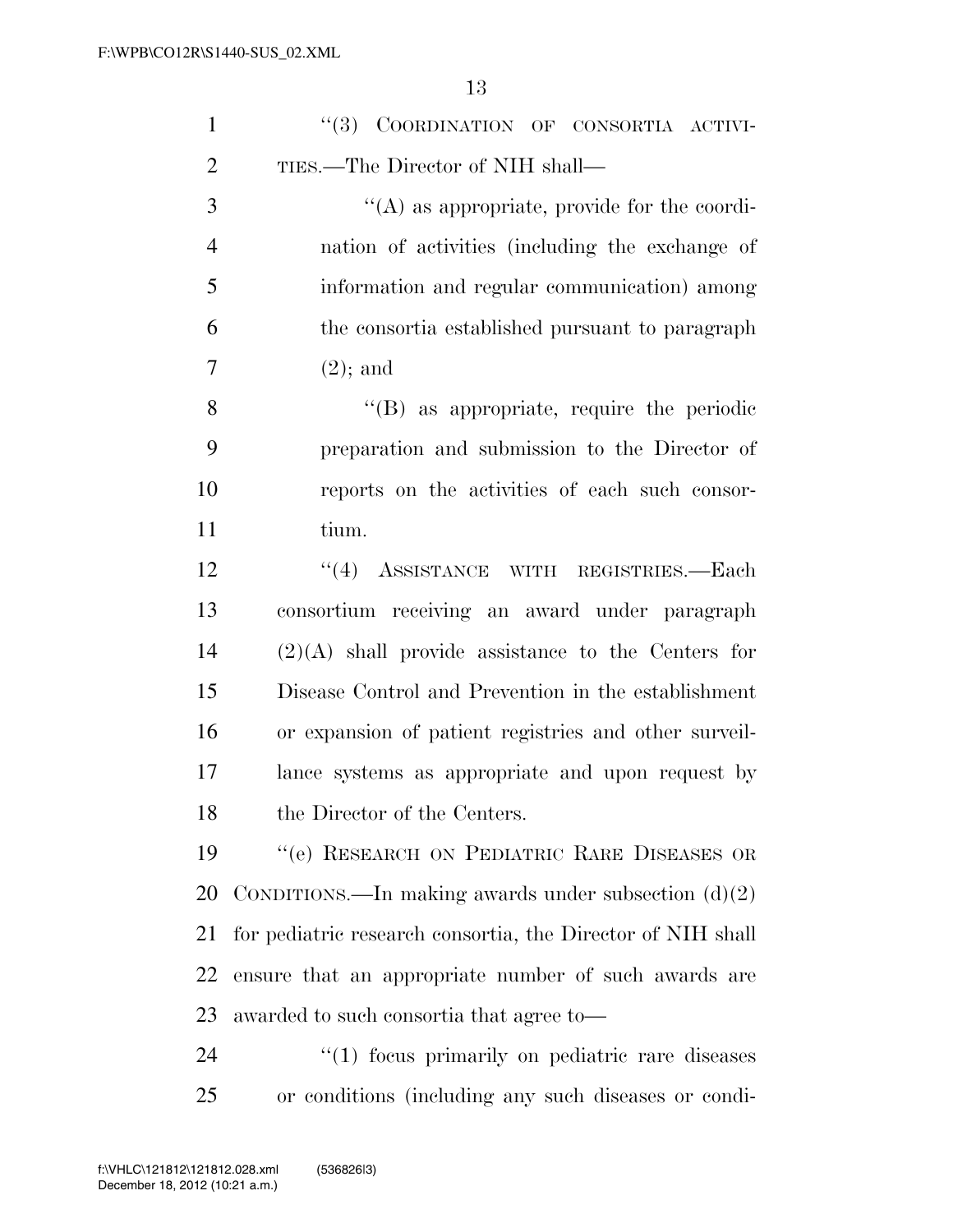tions that are genetic disorders or are related to birth defects); and 3 ''(2) conduct or coordinate one or more multisite clinical trials of therapies for, or ap- proaches to, the prevention, diagnosis, or treatment of one or more pediatric rare diseases or condi- tions.''. **TITLE III—CHILDREN'S HOS- PITAL GME SUPPORT REAU- THORIZATION SEC. 301. PROGRAM OF PAYMENTS TO CHILDREN'S HOS- PITALS THAT OPERATE GRADUATE MEDICAL EDUCATION PROGRAMS.**  (a) IN GENERAL.—Section 340E of the Public Health Service Act (42 U.S.C. 256e) is amended— (1) in subsection (a), by striking ''through 2005 and each of fiscal years 2007 through 2011'' and in- serting ''through 2005, each of fiscal years 2007 through 2011, and each of fiscal years 2013 through 2017''; 21 (2) in subsection  $(f)(1)(A)(iv)$ , by inserting ''and each of fiscal years 2013 through 2017'' after

23 "2011"; and